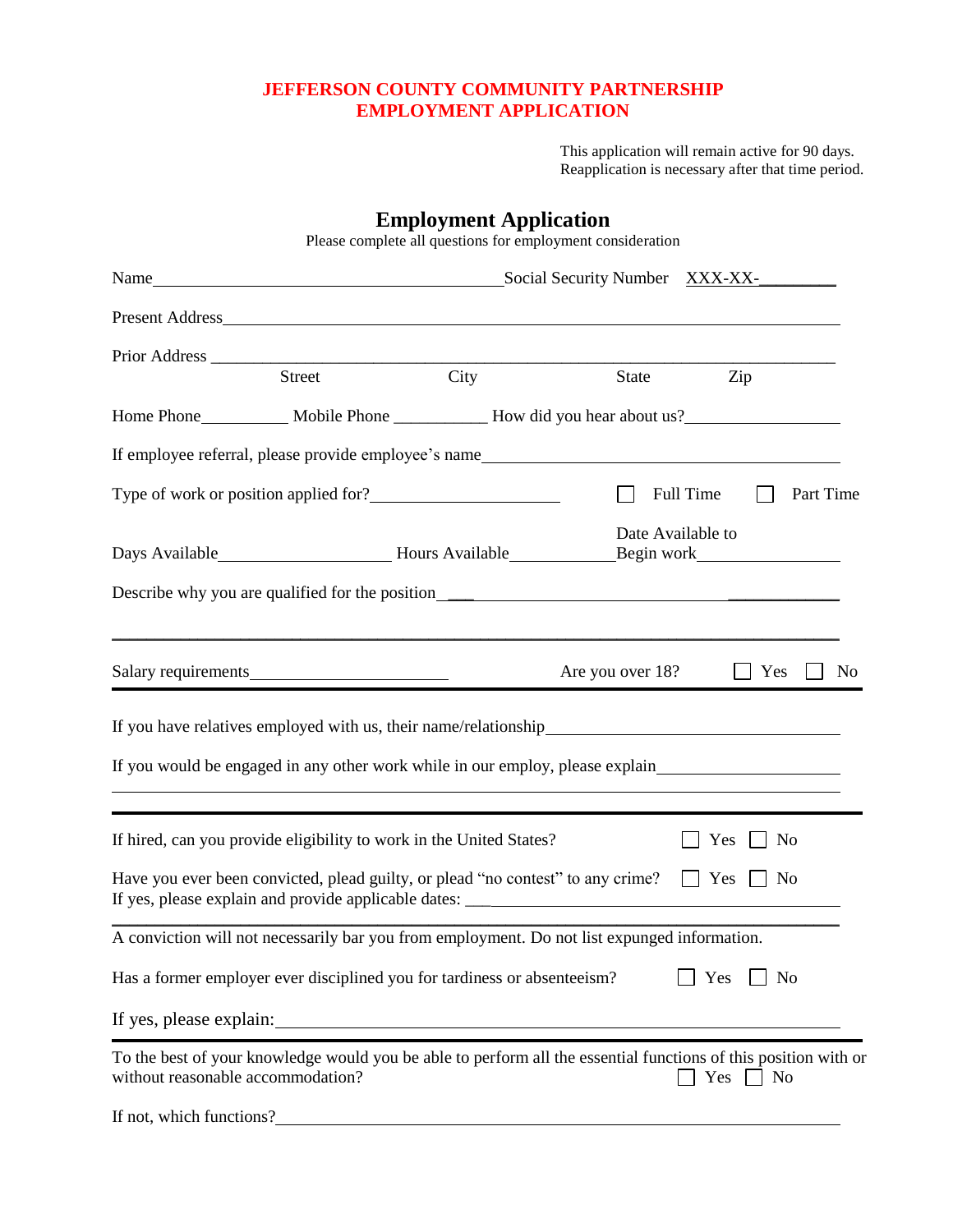#### **HISTORY OF EMPLOYMENT** List your **complete** employment record (including temporary, regular, and part-time) in date order.

List the most recent first. Include military service if applicable**.** Use additional sheets if necessary.

| <b>MOST RECENT EMPLOYER</b><br>If yes, may we contact?<br>$\Box$ Yes<br>Are you currently working for this company?<br>$\Box$ No<br>$\Box$ Yes $\Box$<br>No                                                                    |
|--------------------------------------------------------------------------------------------------------------------------------------------------------------------------------------------------------------------------------|
| Company Name<br>Phone Number<br><u>Letter</u> letter and the number                                                                                                                                                            |
|                                                                                                                                                                                                                                |
|                                                                                                                                                                                                                                |
|                                                                                                                                                                                                                                |
| $From$ $To$<br>Ending Salary<br><u>Ending Salary</u>                                                                                                                                                                           |
|                                                                                                                                                                                                                                |
| Reason for Leaving example and the set of the set of the set of the set of the set of the set of the set of the set of the set of the set of the set of the set of the set of the set of the set of the set of the set of the  |
| <b>EMPLOYER</b>                                                                                                                                                                                                                |
| $\Box$ Yes $\Box$ No If yes, may we contact? $\Box$ Yes $\Box$ No<br>Are you currently working for this company?                                                                                                               |
|                                                                                                                                                                                                                                |
|                                                                                                                                                                                                                                |
|                                                                                                                                                                                                                                |
|                                                                                                                                                                                                                                |
| From To To                                                                                                                                                                                                                     |
|                                                                                                                                                                                                                                |
| Reason for Leaving head and the state of the state of the state of the state of the state of the state of the state of the state of the state of the state of the state of the state of the state of the state of the state of |
|                                                                                                                                                                                                                                |
| <b>EMPLOYER</b><br>Are you currently working for this company?<br>$\Box$ Yes $\Box$ No If yes, may we contact?<br>$\Box$ Yes $\Box$ No                                                                                         |
|                                                                                                                                                                                                                                |
|                                                                                                                                                                                                                                |
|                                                                                                                                                                                                                                |
|                                                                                                                                                                                                                                |
| From To To<br>Ending Salary                                                                                                                                                                                                    |
|                                                                                                                                                                                                                                |
|                                                                                                                                                                                                                                |
|                                                                                                                                                                                                                                |

If you were employed under a different name in any of these positions, give name and applicable company: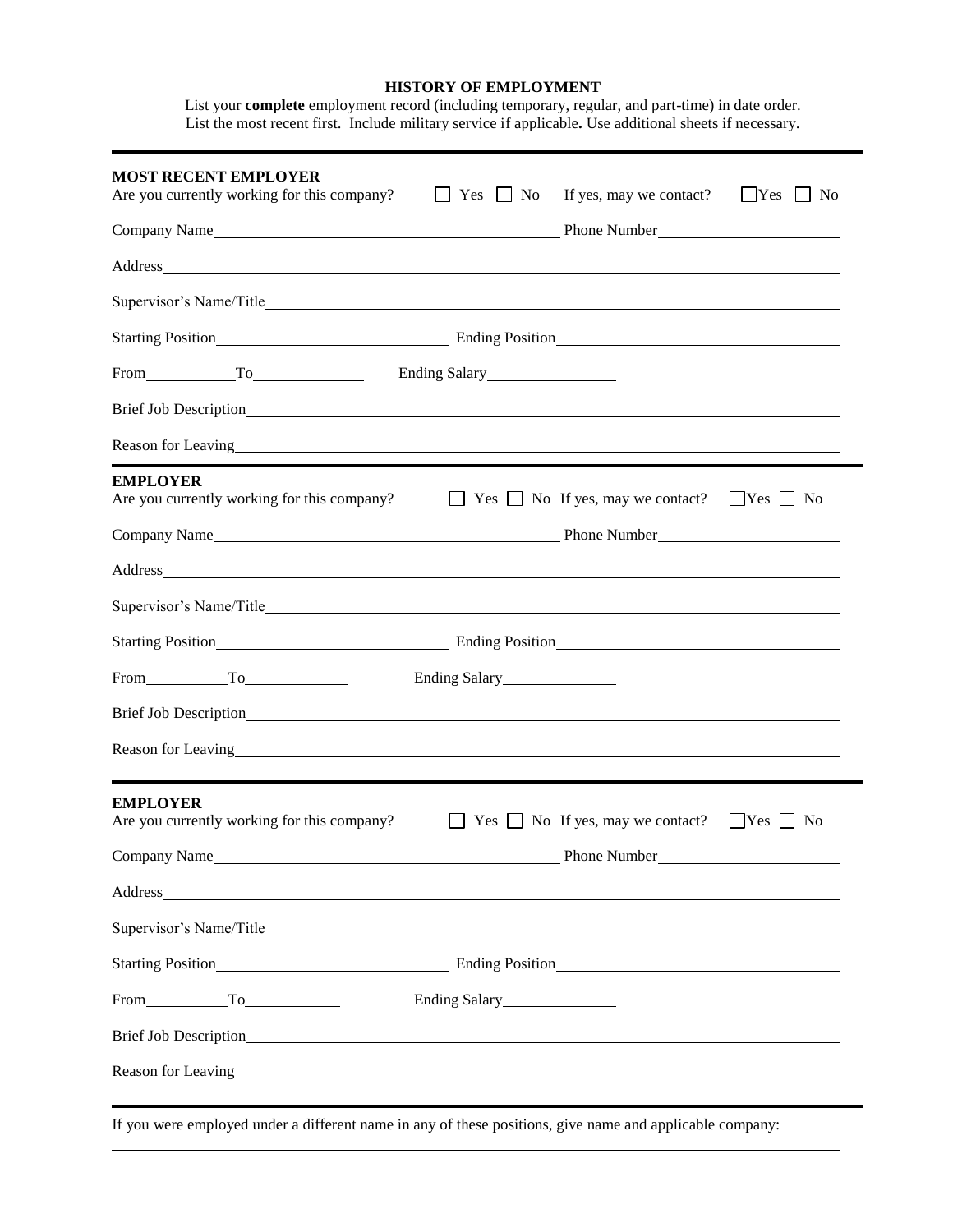Account for any gaps in which you have not been working in the last 5 years:

| From | To | Reason |
|------|----|--------|
|      |    |        |
|      |    |        |
|      |    |        |
|      |    |        |
|      |    |        |

# **EDUCATIONAL BACKGROUND**

| <b>School Name/</b><br><b>Address</b> | <b>Dates</b><br><b>Attended</b> | <b>Date</b><br><b>Graduated</b> | Diploma / Degree<br><b>Certificate</b> | <b>Grade Point / Honors</b> |
|---------------------------------------|---------------------------------|---------------------------------|----------------------------------------|-----------------------------|
| <b>HIGH SCHOOL</b>                    | N/A                             | N/A                             |                                        |                             |
| <b>BUSINESS / TRADE</b>               |                                 |                                 |                                        |                             |
| COLLEGE / UNIV.                       |                                 |                                 |                                        |                             |

# **INDICATE TRAINING OR EXPERIENCE IN THE FOLLOWING:**

| Computer Skills:               | Word | $\lvert$ Excel $\lvert$ $\lvert$ | Windows $\Box$ Version: | <b>WPM</b> |
|--------------------------------|------|----------------------------------|-------------------------|------------|
| Other Skills / Qualifications: |      |                                  |                         |            |

\_\_\_\_\_\_\_\_\_\_\_\_\_\_\_\_\_\_\_\_\_\_\_\_\_\_\_\_\_\_\_\_\_\_\_\_\_\_\_\_\_\_\_\_\_\_\_\_\_\_\_\_\_\_\_\_\_\_\_\_\_\_\_\_\_\_\_\_\_\_\_\_\_\_\_\_\_\_\_\_\_\_\_\_\_\_\_\_\_\_\_\_\_\_